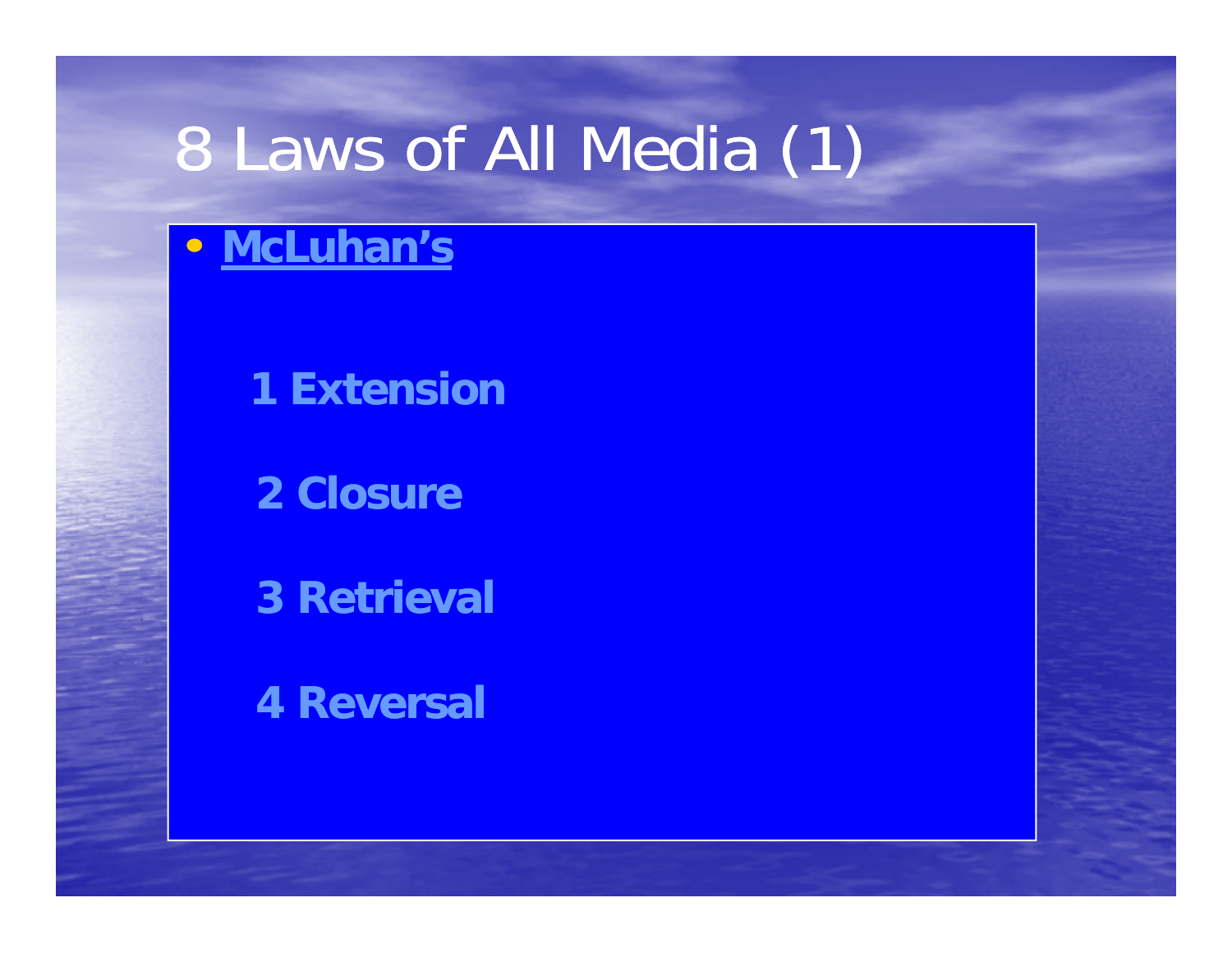## 8 Laws of All Media (2)

• **My Corollaries**

**5 Exponentiality** 

**6 Entropy/Fragmentation** 

**7 Synchronicity**

**8 Spread**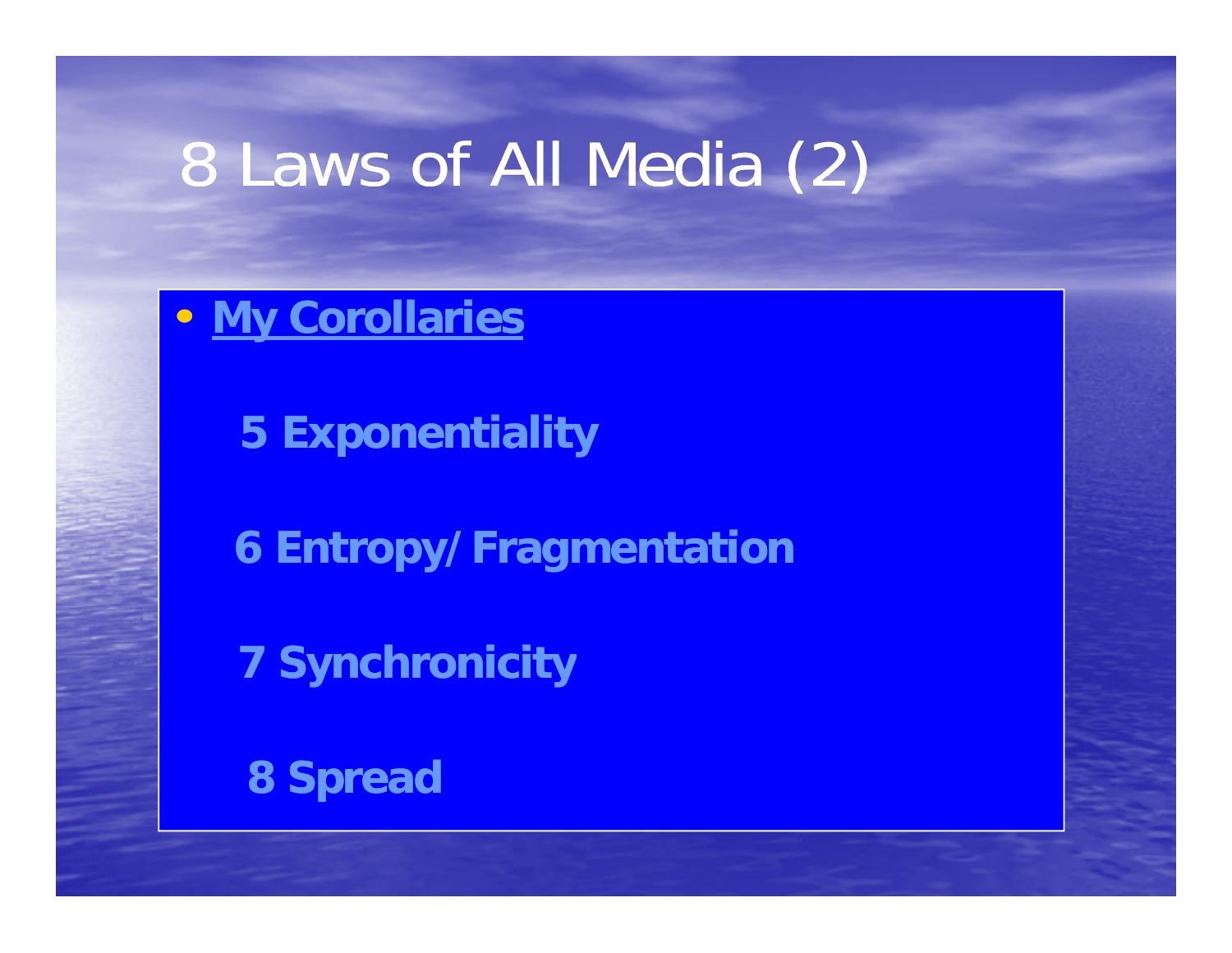### Rights, rights, and more rights

•**Permissions**: •**To make**•**To distribute**•**To use**•**To profit from**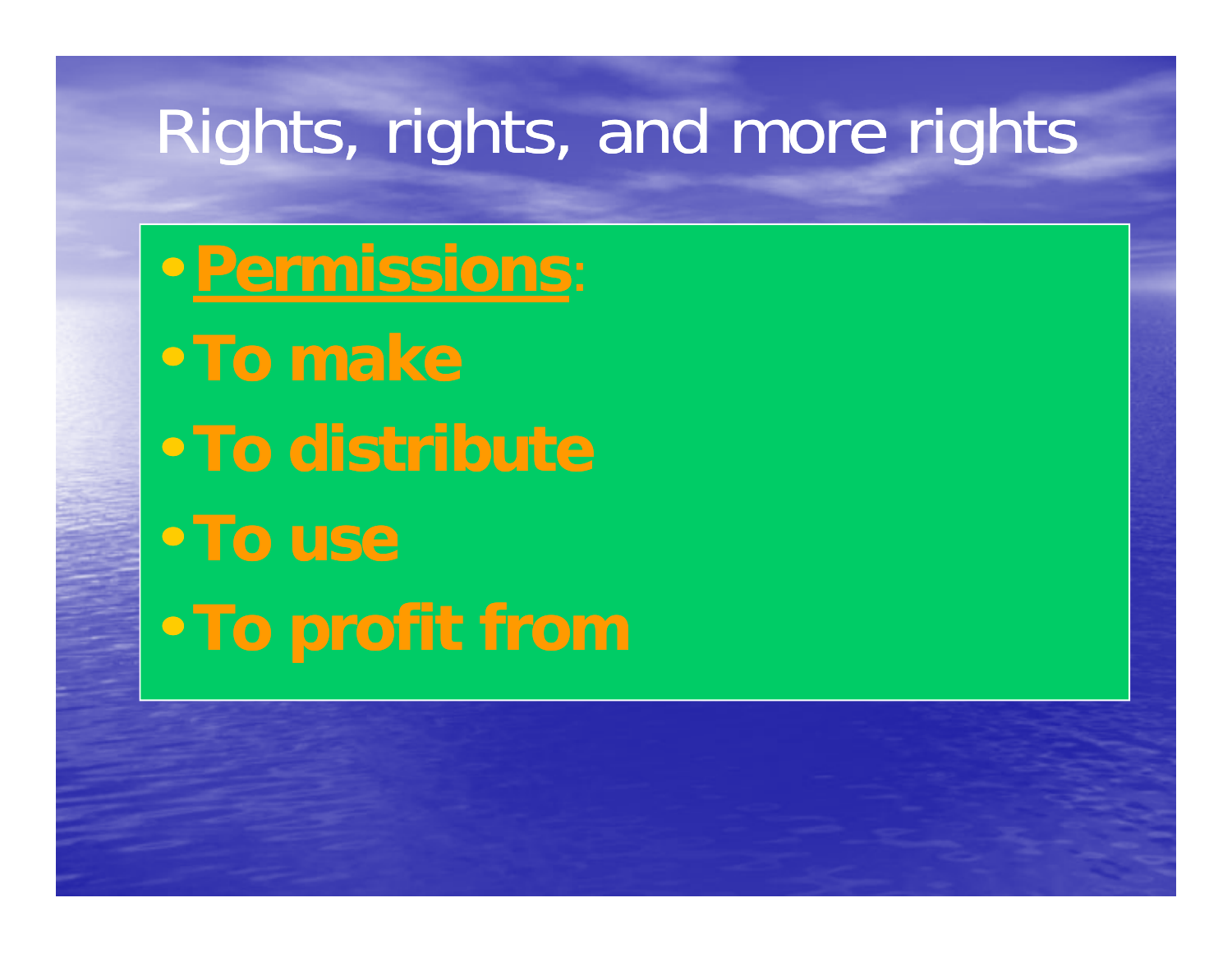#### Previous rights "fences "

- **Broadcast – local g g py eo gra p h y + transmitter strength**
- **Cable Regional homes subscribing**
- **Music Carrier format (DVD, tape, etc.)**
- **Film – Theater or VCR or**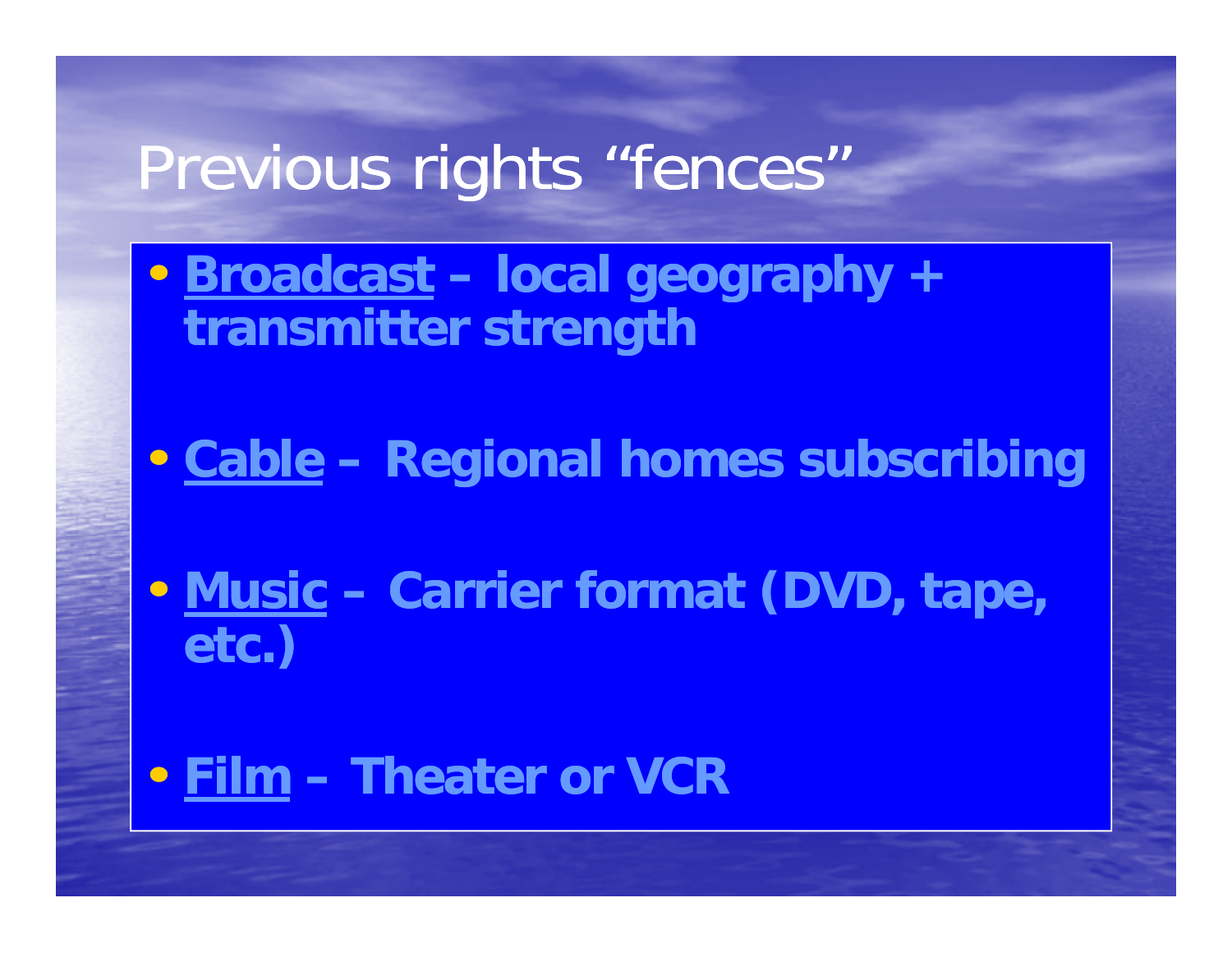#### Major M & E Stock Performance M & E Stock Performance

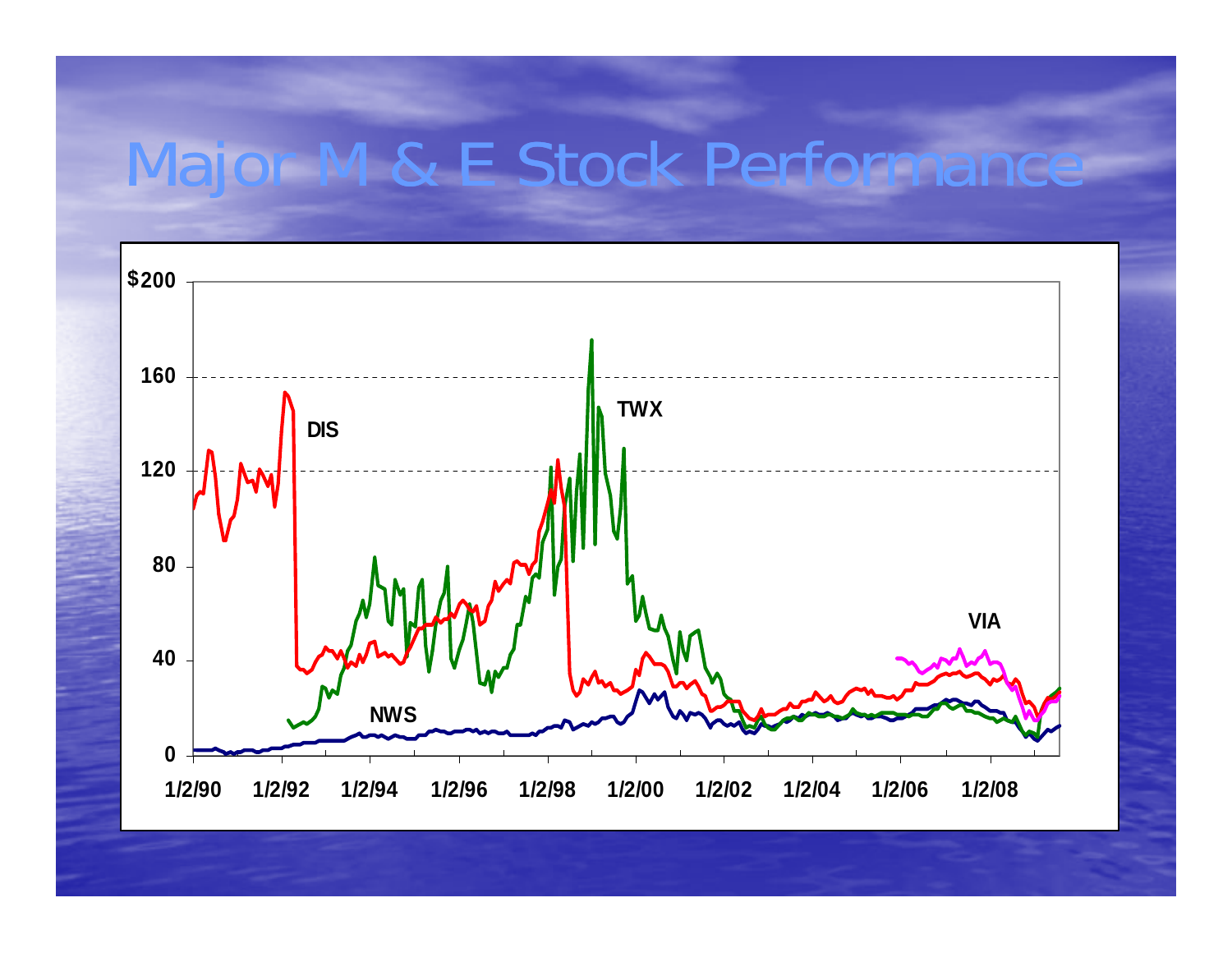## he Lost Decade (1)

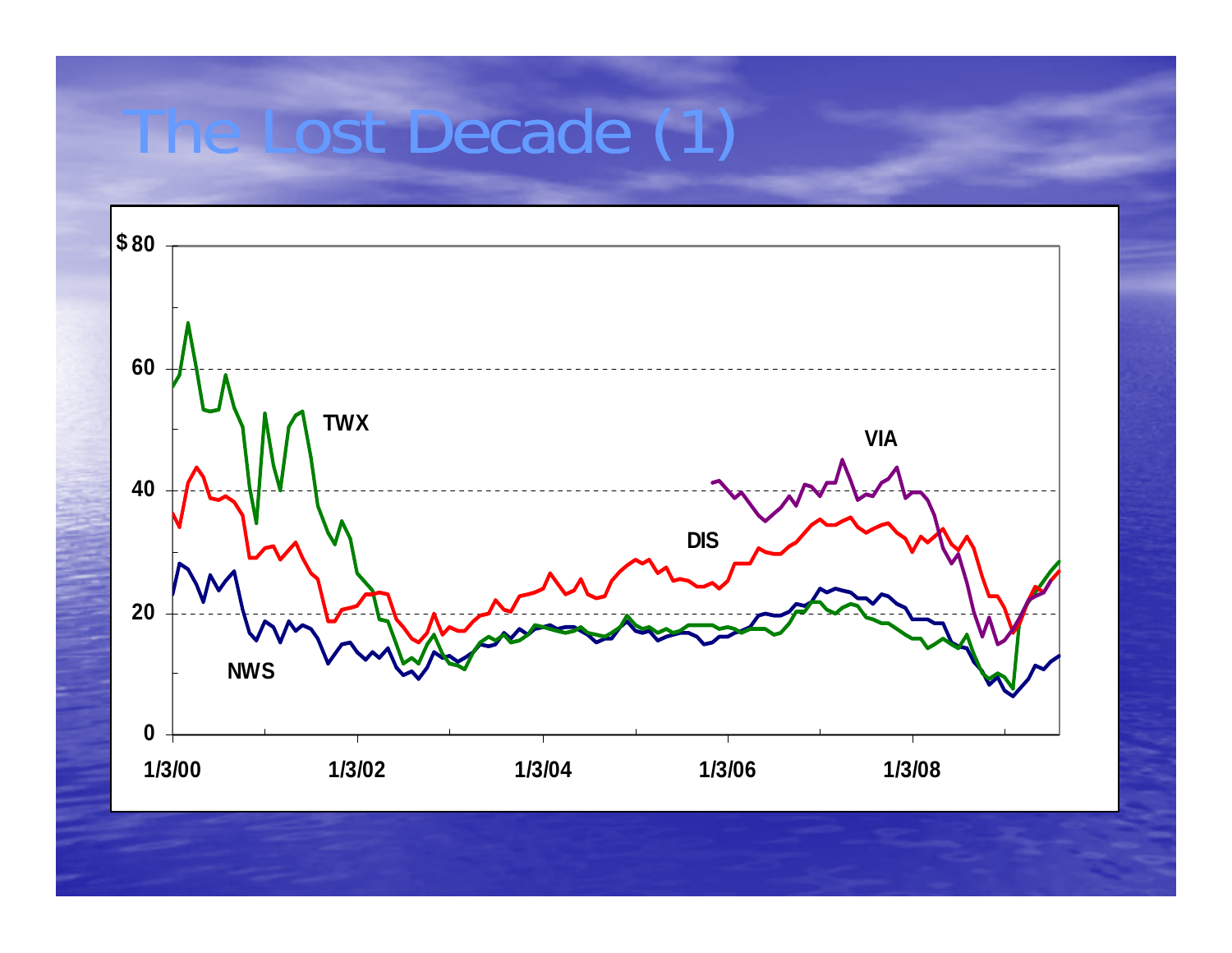### The Lost Decade (2)

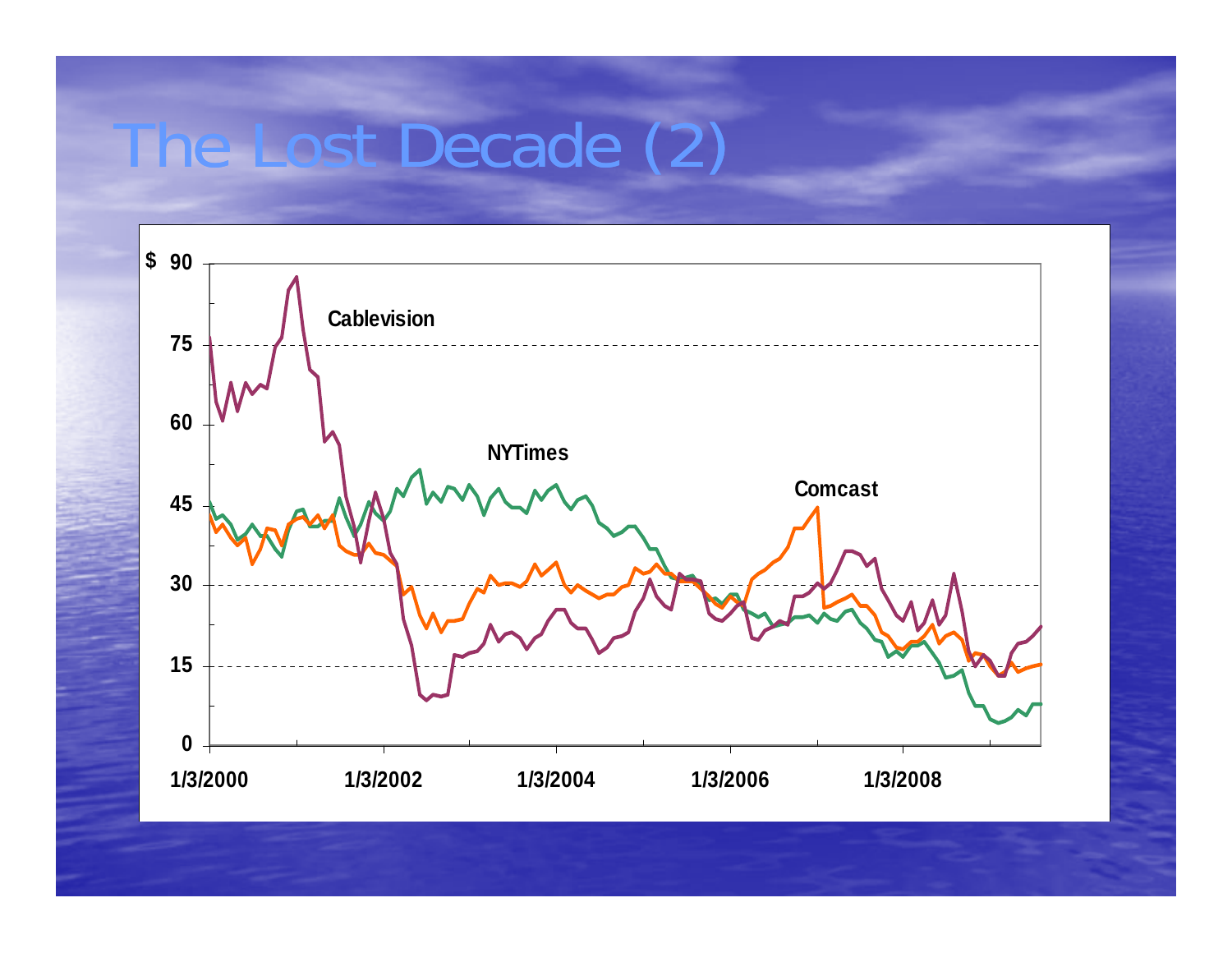#### Ine Lost Decade (3)

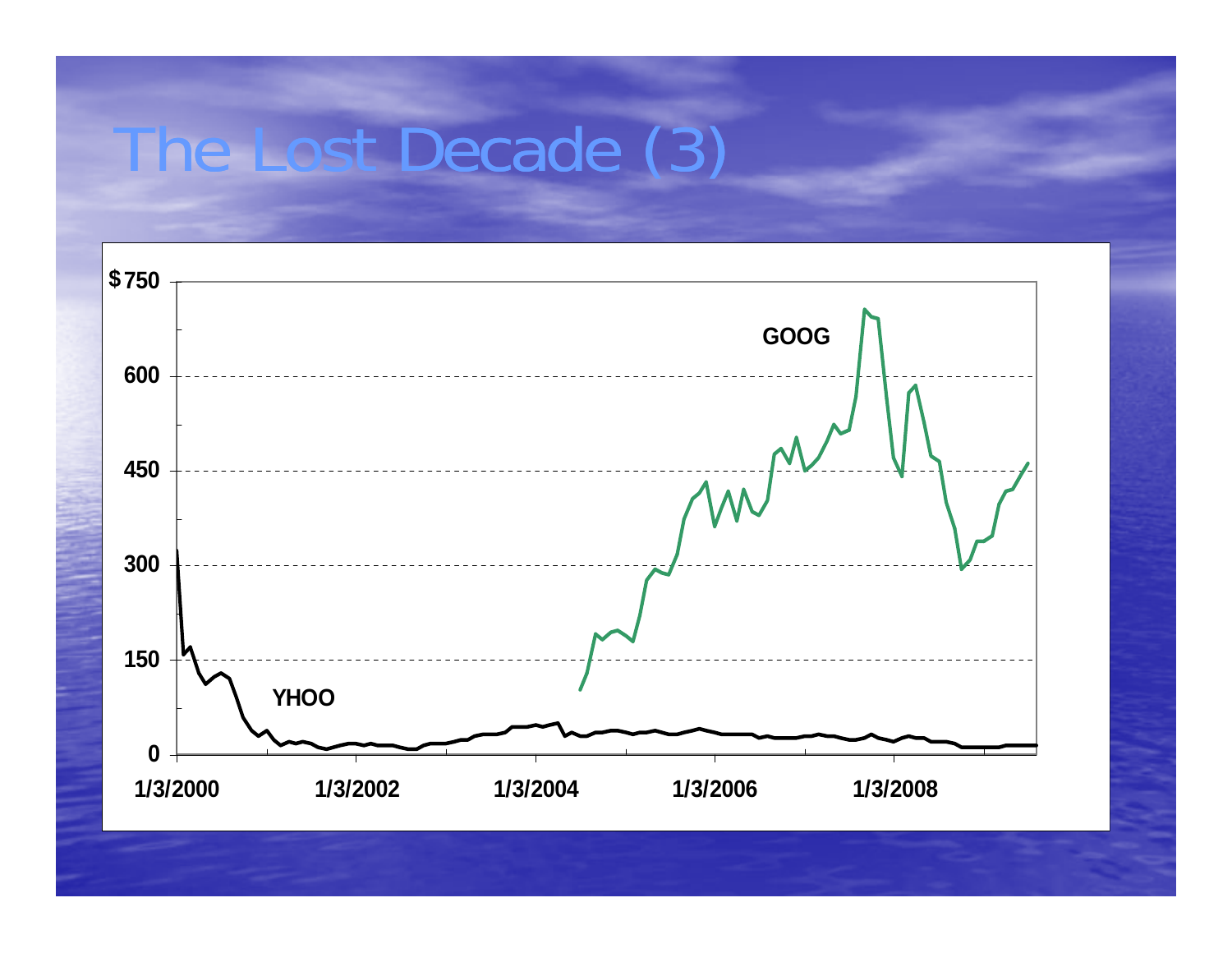# What Happened?

#### $\epsilon$ Disruptive tech

•• Too many shares issued in options & acquisitions, e.g., TWX 500mm to 4.5 bn.

•**Too much of everything** – oversupply, with hundreds of channels, thousands of films, etc. **New competes with best of old.**

 $\subset$ Oversupply against unexpandable time for consumption.

•Implication: Much more spending on marketing & advertising.

• Cyclicality, hence lower p/e & cf ratios.